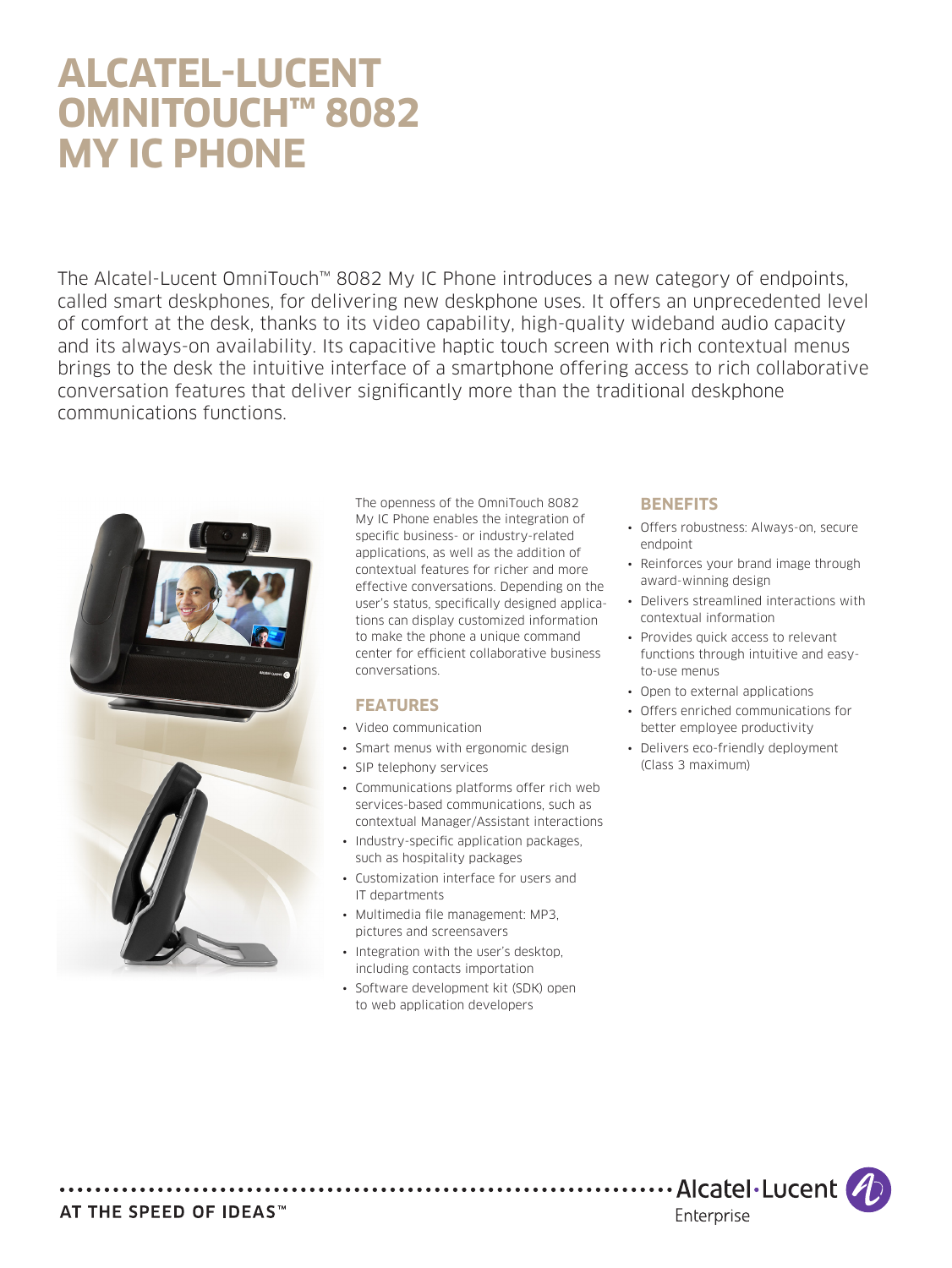## **TECHNICAL SPECIFICATIONS**

#### **Phone only**

- • Width: 252 mm ( 9.92 in.)
- • Depth: 167 mm ( 6.57 in.)
- • Height: 204 mm ( 8.03in.)
- • Weight: 1411 gr (3.11 lbs) including handset
- • Color: Black
- Adjustable foot stand ranging from 25° to 60°
- Ingress protection (IP): 20

# **Display**

- • Seven-inch screen graphical Thin Film Transistor- Liquid Crystal Display (TFT-LCD) color touch-screen display
- Wide video graphics array (WVGA): 800 x 480
- Capacitive touch-screen technology
- Haptic technology
- • Backlit
- • Nonreflective screen

#### **Memory**

- 1 gigabyte (GB) flash
- • 512 megabyte (MB) RAM

#### **Connectivity**

- LAN: 10/100/1000 Ethernet
- PC through 10/100/1000 Ethernet switch
- • Dedicated 3.5 mm jack headset port
- Two Universal Serial Bus (USB) ports (1.1/2.0)
- RJ-11 connector for corded handset (option)
- • Bluetooth 2.1 embedded: Headset, earset and handset support

#### **Power**

- • Supports 802.3AF power over Ethernet (PoE) (Class 3)
- Maximum power for the phone in use <= 8.2 W (device in audio communication, PC connected, BT handset)
- Maximum power of the phone in use in audio/video communication <=9.7W

# **Audio characteristics**

- • Wideband audio capacity
- Full-duplex speakerphone
- • Acoustic echo cancellation
- • Group listening mode
- • Bluetooth handset (delivered by default with the phone)

Alcatel-Lucent OmniTouch™ 8082 My IC Phone

• Volume controls

**ALCATEL-LUCENT DATA SHEET**

• Mute control

 $\overline{2}$ 

# **Video characteristics**

- H264 Baseline Profile Level 3.0
- Picture In Picture (preview overlay in received video)
- • Full screen display
- • Power line flicker compensation
- • Hot plug/unplug support

#### **Accessories**

- • Locking kit (Ref. 3MG27033AA)
- • Wideband comfort handset, corded (Ref. 3MG27032AA)
- • Bluetooth handset (additional handset could be ordered Ref. 3MG27021AA)
- PoE injector (Ref. 3MG27035xx)
- • 48V power adapter (Ref. 3MG27006xx)
- • Video camera (Ref. 3MG27024AA)
- Headsets (consult catalog to get latest up-to-date list)

#### **Keys and navigation**

- • Sensitive keys (physical keys with LED)
	- ¬ Audio
		- Volume controls
		- Hands-free, loudspeaker and external audio management key
		- Mute key
	- ¬ Application keys
		- User services, such as routing, lock access, video SeeMe
		- Communications services, such as active communications, call log and voice mail management
		- DialPad, including dial by name
		- Configurable key
	- ¬ Navigation
	- Home key for immediate access to home page & programmable keys
- Touch navigation
	- ¬ Contextual access to 8082 My IC Phone services and menus: Call control, contacts, applications, dialer, shortcuts and settings

#### **Centralized management**

- • DHCP/AVA
- LLDP-MED (802.3 AB)
- ¬ Extensions: VLAN assignment, PoE management, inventory, geolocalization
- HTTP/ HTTPS
- 8082 My IC Phone customization deployment
- Personal data persistency

# **Quality of Service**

- 802.1 P/O, DSCP
- RTCP-XR OoS and tickets support: In-call and end-of-call

## **Security**

- HTTPS for secured HTTP access
- 802.1x Message Digest 5 (MD5)/TLS: For authentication, customer certificates management (with centralized deployment)
- Denial of service (DoS) attack protection: Flooding

## **Internationalization and localization**

• Supports 29 languages

## **Accessibility**

- HAC (Hearing Aid Compatibility)
- • Magnify
- Incoming call blinking LED: Back and front visibility

## **Telephony**

- Telephony services: SIP support
- • Multiparty conversation
- • Multi-line management
- • Call log: Missed, outgoing, incoming, visual voice mail
- Dual-tone multi-frequency (DTMF)
- • Dial by name
- Visual voice mail
- • P2P video communication

#### **Contact management**

• Outlook contact synchronization with local list through Ethernet link

**Advanced communication services\***

• Add, edit and delete local contacts

• Unified and visual voice messaging

• Multidevice routing management • Session shift from one device to another

• Unified directory access

Manager and assistant • Supervision and call pick-up • Dynamic virtual assistant

• Lock and unlock • Presence management

• Unified call history • SIP survivability